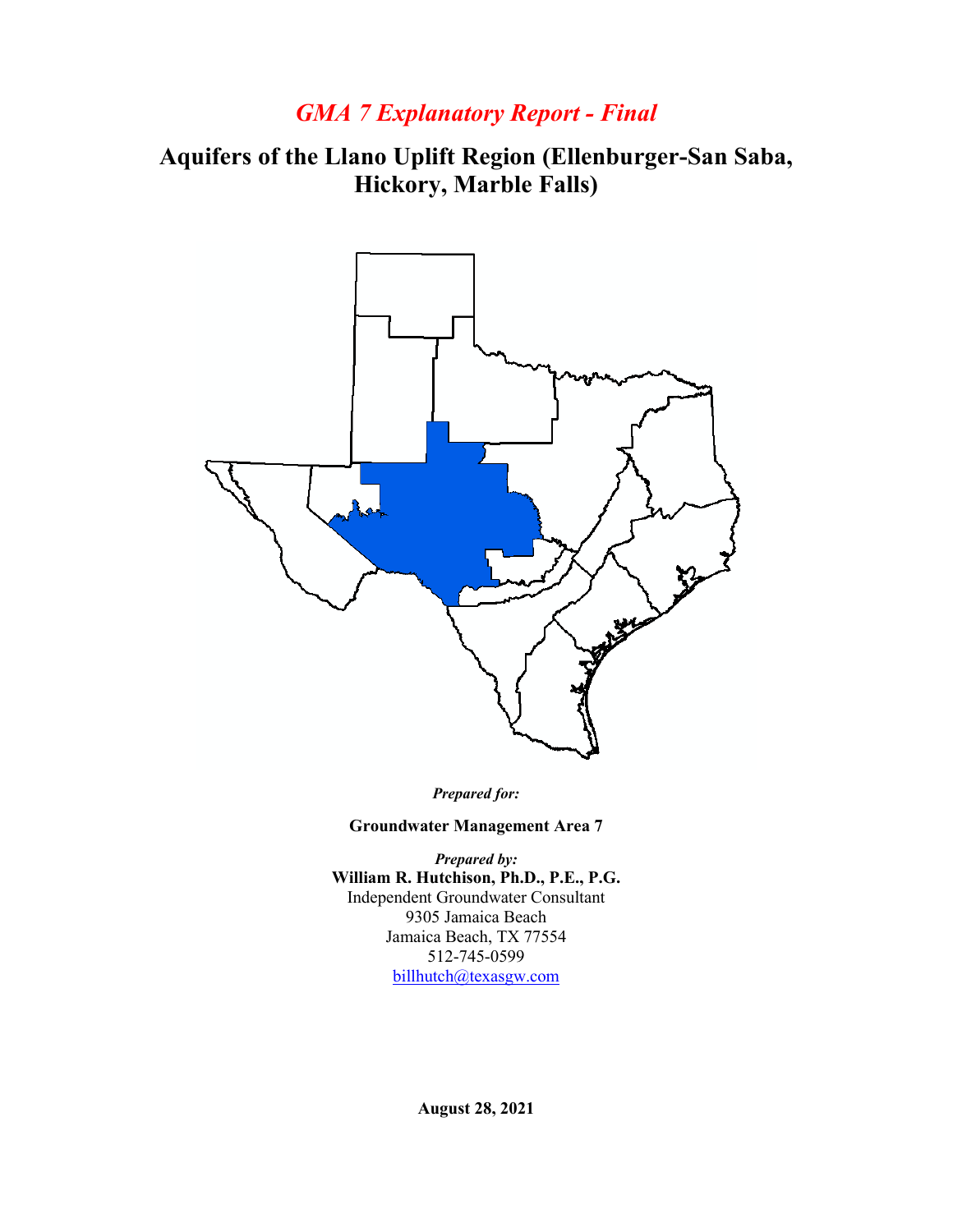# **Table of Contents**

| 1.0 |                                                                                    |  |
|-----|------------------------------------------------------------------------------------|--|
| 2.0 |                                                                                    |  |
| 2.1 |                                                                                    |  |
| 2.2 |                                                                                    |  |
| 2.3 |                                                                                    |  |
| 3.0 |                                                                                    |  |
| 4.0 |                                                                                    |  |
| 5.0 |                                                                                    |  |
| 5.1 |                                                                                    |  |
| 5.2 |                                                                                    |  |
| 5.3 | Hydrologic Conditions, including Total Estimated Recoverable Storage  12           |  |
| 5.4 | Other Environmental Impacts, including Impacts on Spring Flow and Surface Water 15 |  |
| 5.5 |                                                                                    |  |
| 5.6 |                                                                                    |  |
| 5.7 |                                                                                    |  |
| 5.8 |                                                                                    |  |
| 5.9 |                                                                                    |  |
| 6.0 |                                                                                    |  |
| 7.0 |                                                                                    |  |
| 8.0 |                                                                                    |  |

## **List of Figures**

| <b>List of Tables</b> |  |
|-----------------------|--|
|                       |  |
|                       |  |
|                       |  |
|                       |  |

| Table 3. Total Estimated Recoverable Storage – Ellenburger-San Saba Aquifer14 |  |
|-------------------------------------------------------------------------------|--|
|                                                                               |  |
|                                                                               |  |

### **Appendices**

- A Desired Future Conditions Resolution
- B TWDB Pumping Estimates
- C Region F Socioeconomic Impact Report from TWDB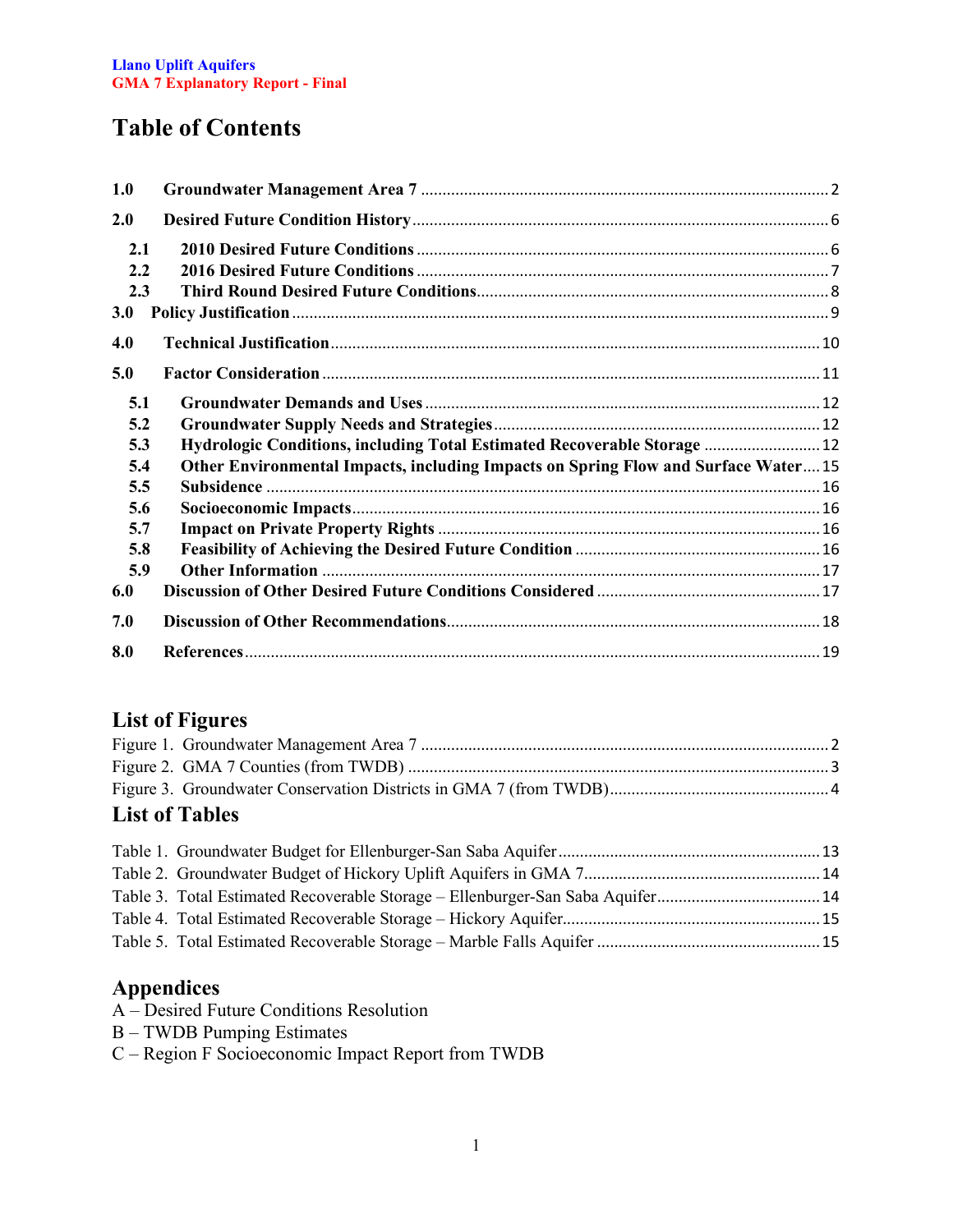## <span id="page-2-0"></span>**1.0 Groundwater Management Area 7**

Groundwater Management Area 7 is one of sixteen groundwater management areas in Texas and covers that portion of west Texas that is underlain by the Edwards-Trinity (Plateau) Aquifer (Figure 1).



**Figure 1. Groundwater Management Area 7**

<span id="page-2-1"></span>Groundwater Management Area 7 covers all or part of the following counties: Coke, Coleman, Concho, Crockett, Ector, Edwards, Gillespie, Glasscock, Irion, Kimble, Kinney, Llano, Mason, McCulloch, Menard, Midland, Mitchell, Nolan, Pecos, Reagan, Real, Runnels, San Saba, Schleicher, Scurry, Sterling, Sutton, Taylor, Terrell, Tom Green, Upton, and Uvalde (Figure 2).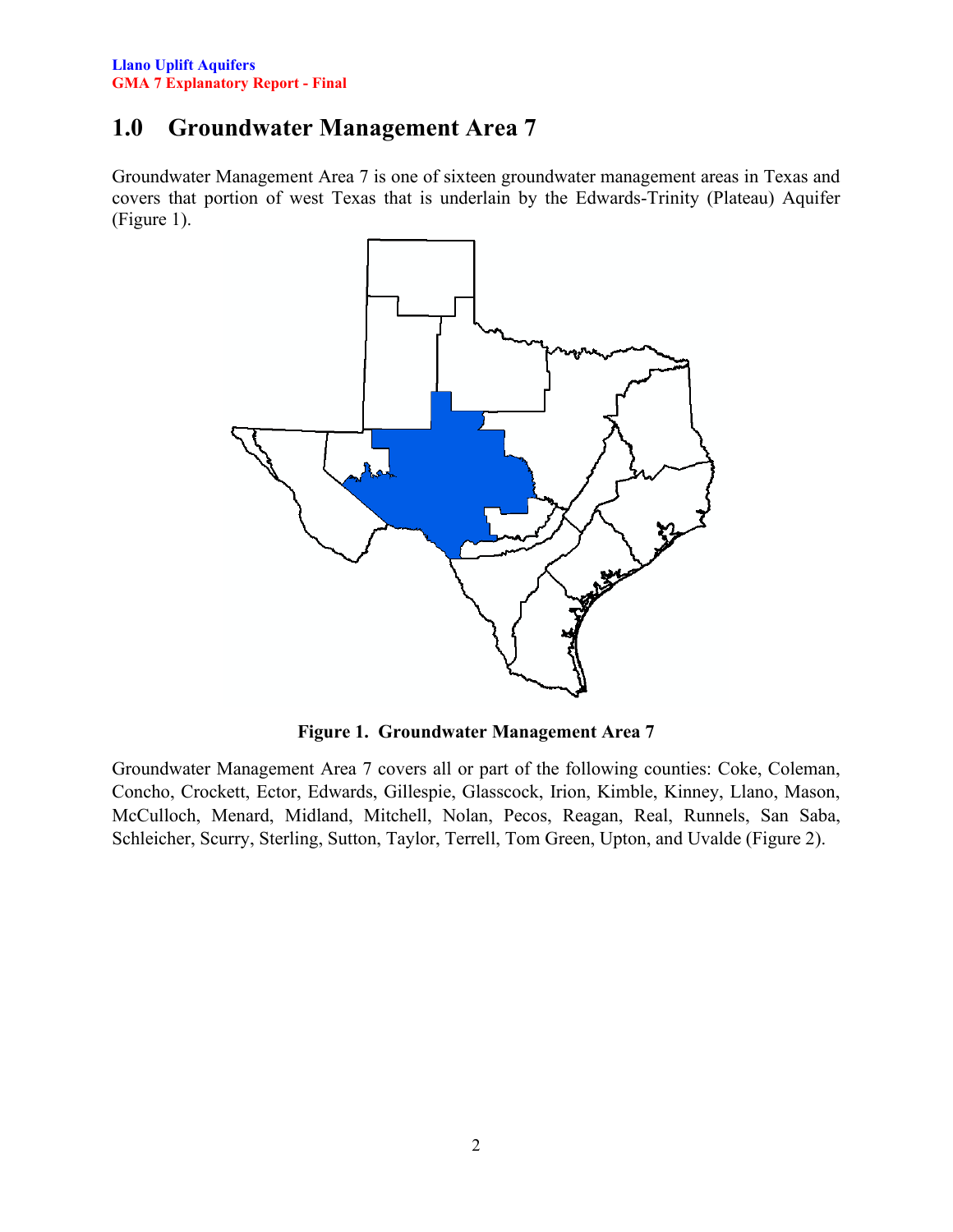

**Figure 2. GMA 7 Counties (from TWDB)**

<span id="page-3-0"></span>There are 20 groundwater conservation districts in Groundwater Management Area 7: Coke County Underground Water Conservation District, Crockett County Groundwater Conservation District, Glasscock Groundwater Conservation District, Hickory Underground Water Conservation District No. 1, Hill County Underground Water Conservation District, Irion County Water Conservation District, Kimble County Groundwater Conservation District, Kinney County Groundwater Conservation District, Lipan-Kickapoo Water Conservation District, Lone Wolf Groundwater Conservation District, Menard County Underground Water District, Middle Pecos Groundwater Conservation District, Plateau Underground Water Conservation and Supply District, Real-Edwards Conservation and Reclamation District Santa Rita Underground Water Conservation District, Sterling County Underground Water Conservation District, Sutton County Underground Water Conservation District, Terrell County Groundwater Conservation District, Uvalde County Underground Water Conservation District, and Wes-Tex Groundwater Conservation District (Figure 3).

The Edwards Aquifer Authority is also partially inside of the boundaries of GMA 7, but are exempt from participation in the joint planning process.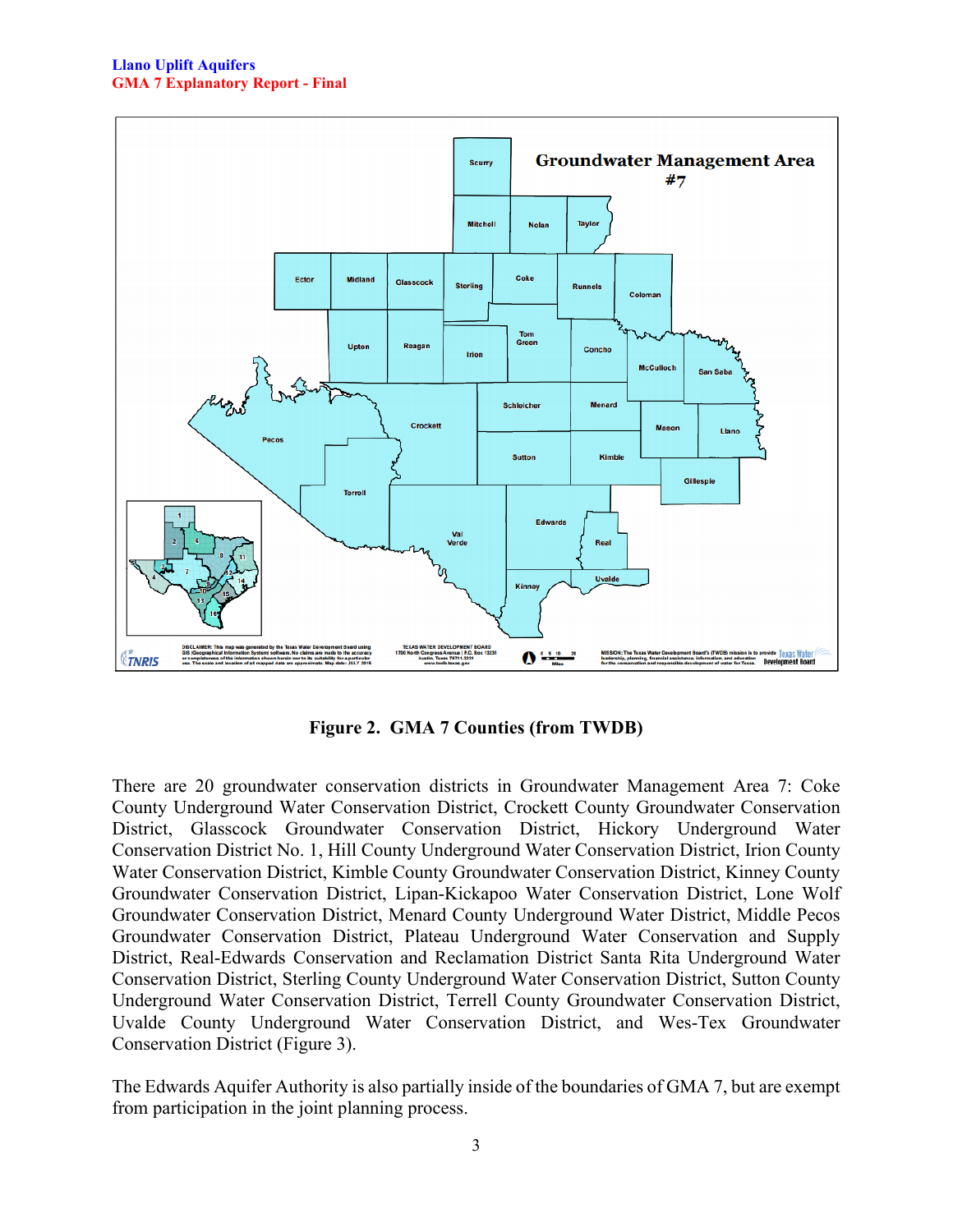

#### **Figure 3. Groundwater Conservation Districts in GMA 7 (from TWDB)**

<span id="page-4-0"></span>The explanatory report covers the aquifers of the Llano Uplift (Ellenburger-San Saba, Hickory, and Marble Falls). As described in George and others (2011):

**The Ellenburger–San Saba Aquifer** *is a minor aquifer that is found in parts of 15 counties in the Llano Uplift area of Central Texas. The aquifer consists of the Tanyard, Gorman, and Honeycut formations of the Ellenburger Group and the San Saba Limestone Member of the Wilberns Formation. The aquifer consists of a sequence of limestone and dolomite that crop out in a circular pattern around the Llano Uplift and dip radially into the subsurface away from the center of the uplift to depths of approximately 3,000 feet. Regional block faulting has significantly compartmentalized the aquifer. The maximum thickness of the aquifer is about 2,700 feet. Water is held in fractures, cavities, and solution channels and is commonly under confined conditions. The aquifer is highly permeable in places, as indicated by wells that yield as much as 1,000 gallons per minute and springs that issue from the aquifer, maintaining the base flow of streams in the area. Water produced from the aquifer is inherently hard and usually has less than 1,000 milligrams per liter of total dissolved solids. Fresh to slightly saline water extends downdip to depths of approximately 3,000 feet. Elevated concentrations of radium and radon also occur in the aquifer. Most of the groundwater is used for municipal purposes, and the remainder*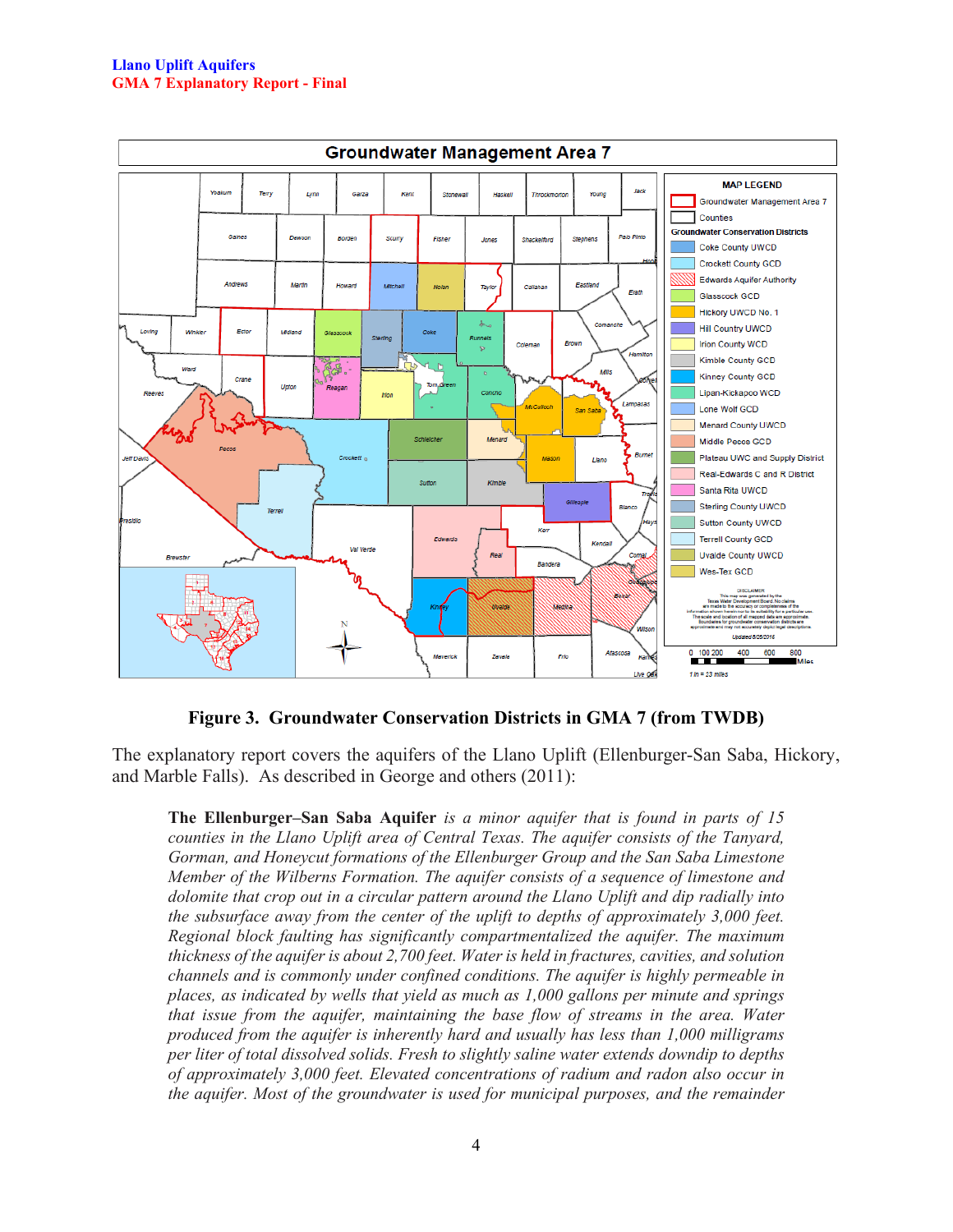*for irrigation and livestock. A large portion of water flowing from San Saba Springs, which is the water supply for the city of San Saba, is thought to be from the Ellenburger–San Saba and Marble Falls aquifers. The regional water planning groups, in their 2006 Regional Water Plans, recommended several water management strategies that use the Ellenburger–San Saba Aquifer, including the development of a new well field in Llano County to supply the city of Llano, additional pumping from existing wells, temporary overdrafts, and the reallocation of supplies from users with surpluses to users with needs.*

**The Hickory Aquifer**, *a minor aquifer found in the central part of the state, consists of the water-bearing parts of the Hickory Sandstone Member of the Riley Formation. The Hickory Aquifer reaches a maximum thickness of 480 feet, and freshwater saturated thickness averages about 350 feet. Although the groundwater is generally fresh, with total dissolved solids concentrations of less than 1,000 milligrams per liter, the upper portion of the aquifer typically contains iron in excess of the state's secondary drinking water standards. Of greater concern is naturally occurring radioactivity: gross alpha radiation,*  radium, and radon are commonly found in excess of the state's primary drinking water *standards. The groundwater is used for irrigation throughout its extent and for municipal supply in the cities of Brady, Mason, and Fredericksburg. Slight water level fluctuations occur seasonally in irrigated areas. The regional water planning groups, in their 2006 Regional Water Plans, recommended several water management strategies that use the Hickory Aquifer, including constructing new wells, pumping additional water from existing wells, and maintaining existing supplies through supplemental or replacement wells. In addition, the Region F Regional Water Planning Group recommended treating water from the aquifer and distributing it as drinking water through a bottled water program in Concho and McCulloch counties.*

**The Marble Falls Aquifer***, a minor aquifer, occurs in several separated outcrops along the northern and eastern flanks of the Llano Uplift region of Central Texas. The subsurface extent of the aquifer is unknown. Groundwater occurs in fractures, solution cavities, and channels in the limestone of the Marble Falls Formation of the Bend Group. The aquifer*  is highly permeable in places, as indicated by wells that yield as much as 2,000 gallons per *minute. Maximum thickness of the formation is 600 feet. Where underlying beds are thin or absent, the Marble Falls Aquifer may be hydraulically connected to the Ellenburger– San Saba Aquifer. Numerous large springs issue from the aquifer and provide a significant part of the base flow to the San Saba River in McCulloch and San Saba counties and to the Colorado River in San Saba and Lampasas counties. Because the limestone beds composing this aquifer are relatively shallow, the aquifer is susceptible to pollution by surface uses and activities. For example, some wells in Blanco County have produced water with high nitrate concentrations. In the subsurface, groundwater becomes highly mineralized; however, the water produced from this aquifer is suitable for most purposes and generally contains less than 1,000 milligrams per liter of total dissolved solids. Water from the aquifer is used for municipal, agricultural, and industrial uses, and no significant water level declines have occurred in wells measured by the TWDB. The regional water planning groups, in their 2006 Regional Water Plans, recommended drilling new wells in Burnet County as a water management strategy using the Marble Falls Aquifer.*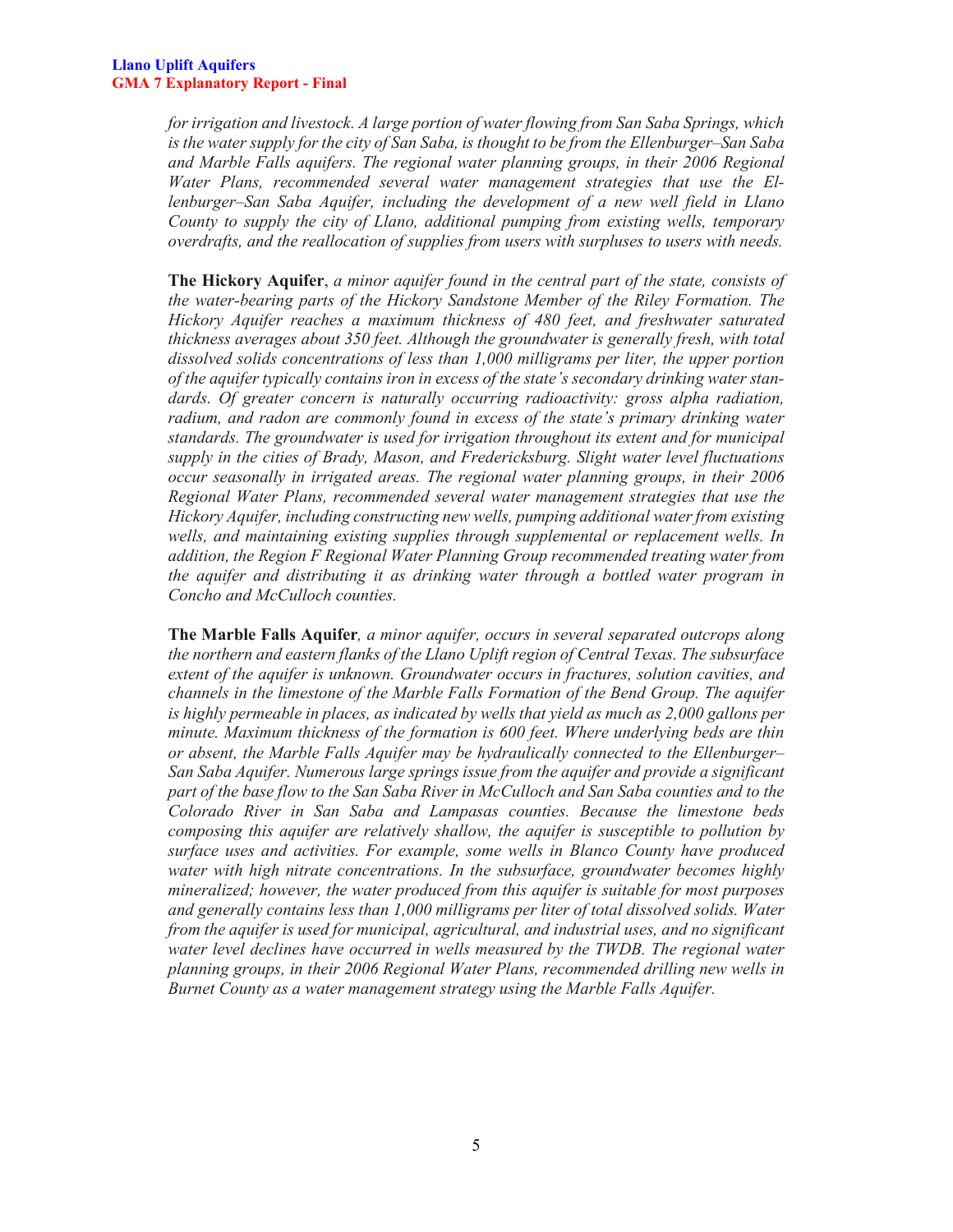# <span id="page-6-0"></span>**2.0 Desired Future Condition History**

### <span id="page-6-1"></span>**2.1 2010 Desired Future Conditions**

GMA 7 adopted a desired future condition for the Ellenburger-San Saba Aquifer on July 29, 2010 as follows:

- *".. through the year 2060:*
- *1) Total net decline in water levels within Hickory UWCD No. 1, Hill Country UWCD, Kimble County GCD, and Menard County UWD at the end of the fiftyyear period shall not exceed 5 feet below 2010 water levels in the aquifer;*
- *2) The Ellenburger-San Saba Aquifer is not relevant for joint planning purposes in all other areas of GMA 7.*

The desired future condition was developed after considering a water budget analysis was that was completed by the Texas Water Development Board (Thorkildsen and Backhouse, 2010a). A groundwater model of the aquifer was not available at the time of the initial desired future condition.

GMA 7 adopted a desired future condition for the Hickory Aquifer on July 29, 2010 as follows:

- *".. through the year 2060:*
- *1) Total net decline in water levels within Hickory UWCD No. 1, Hill Country UWCD, Kimble County GCD, and Menard County UWD, Llano County and the unprotected areas in McCulloch and San Saba counties at the end of the fifty-year period shall not exceed seven (7) feet below 2010 water levels in the aquifer;*
- *2) The Hickory Aquifer is not relevant for joint planning purposes in all other areas of GMA 7.*

The desired future condition was developed after considering a water budget analysis was that was completed by the Texas Water Development Board (Thorkildsen and Backhouse, 2010b). A groundwater model of the aquifer was not available at the time of the initial desired future condition.

GMA 7 adopted a desired future condition for the Marble Falls Aquifer on July 29, 2010 as follows:

- *".. through the year 2060:*
- *3) Total net decline in water levels in San Saba County at the end of the fifty-year period shall not exceed seven (7) feet below 2010 water levels in the aquifer;*
- *4) The Marble Falls Aquifer is not relevant for joint planning purposes in all other areas of GMA 7.*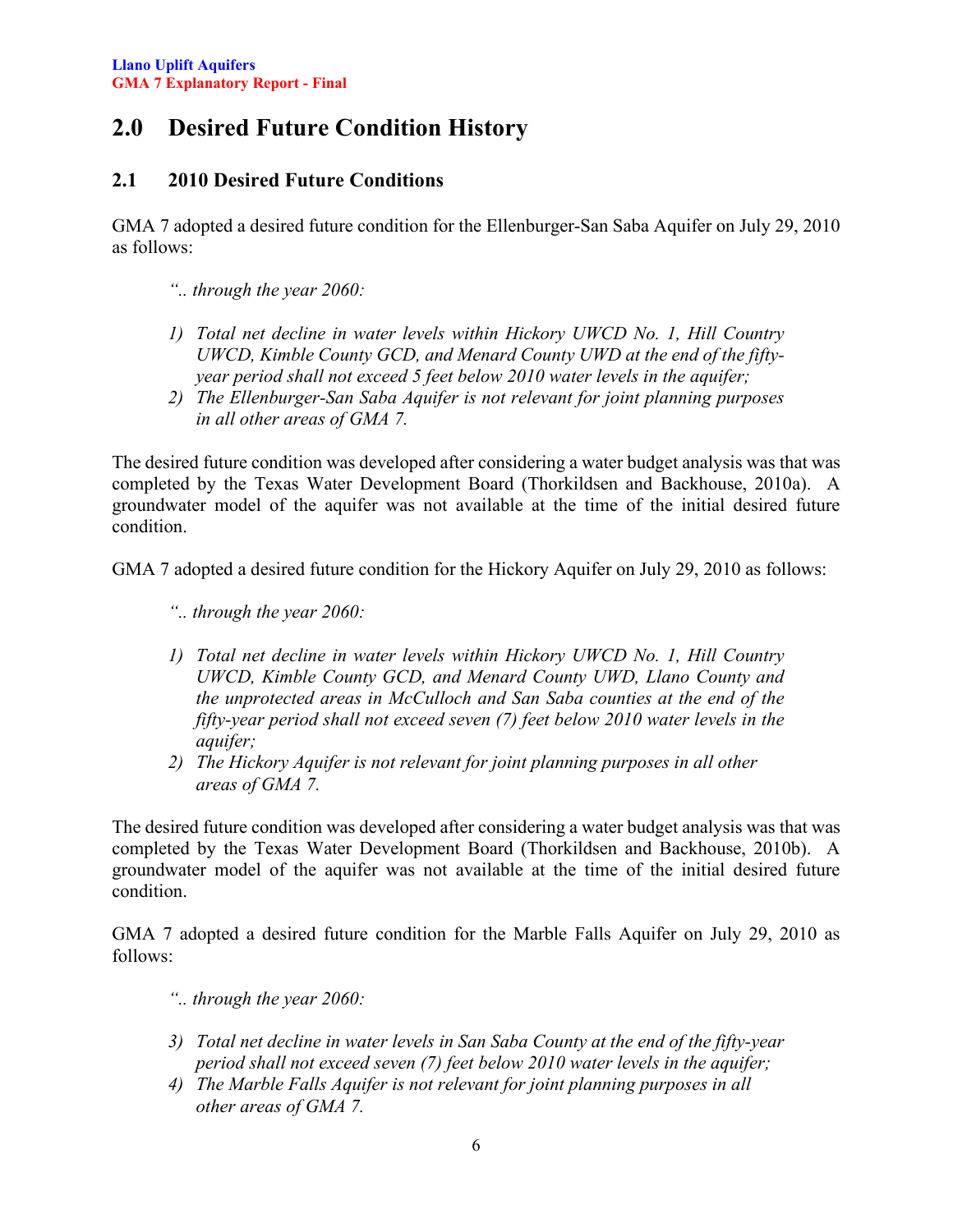The desired future condition was developed after considering a water budget analysis was that was completed by the Texas Water Development Board (subsequently documented in Wuerch and Backhouse, 2011). A groundwater model of the aquifer was not available at the time of the initial desired future condition.

### <span id="page-7-0"></span>**2.2 2016 Desired Future Conditions**

In 2016, the Texas Water Development Board released the groundwater availability model (GAM) for the aquifers of the Llano Uplift region. This model was used as a tool to set the desired future conditions. Documentation of the GAM runs is presented in Technical Memorandum 16-02.

On April 21, 2016, the groundwater conservation districts in Groundwater Management Area 7 voted on proposed desired future conditions for the aquifers of the Llano Uplift region that were based on Scenario 3 in Technical Memorandum 16-02. At a meeting on September 22, 2016, the groundwater conservation districts in Groundwater Management Area 7 voted final approval of these desired future conditions for the aquifers in the Llano Uplift region as follows:

#### **Ellenberger-San Saba Aquifer:**

a) Total net drawdowns of aquifer levels shall not exceed drawdowns in 2070, as compared with 2011 aquifer levels, respectively as follows:

| County    | <b>GCD</b>          | <b>Drawdown</b> |
|-----------|---------------------|-----------------|
|           |                     | (feet)          |
| Gillespie | Hill Country UWCD   |                 |
| Mason     | <b>Hickory UWCD</b> | 14              |
| McCulloch | <b>Hickory UWCD</b> | 29              |
| Menard    | Menard UWD &        | 46              |
|           | <b>Hickory UWCD</b> |                 |
| Kimble    | Kimble County GCD   | 18              |
|           | & Hickory UWCD      |                 |
| San Saba  | <b>Hickory UWCD</b> |                 |

(Reference: Scenario 3, GMA 7 Technical Memo 16-02)

b) The Ellenburger-San Saba Aquifer is not relevant for joint planning purposes in all other areas in GMA 7.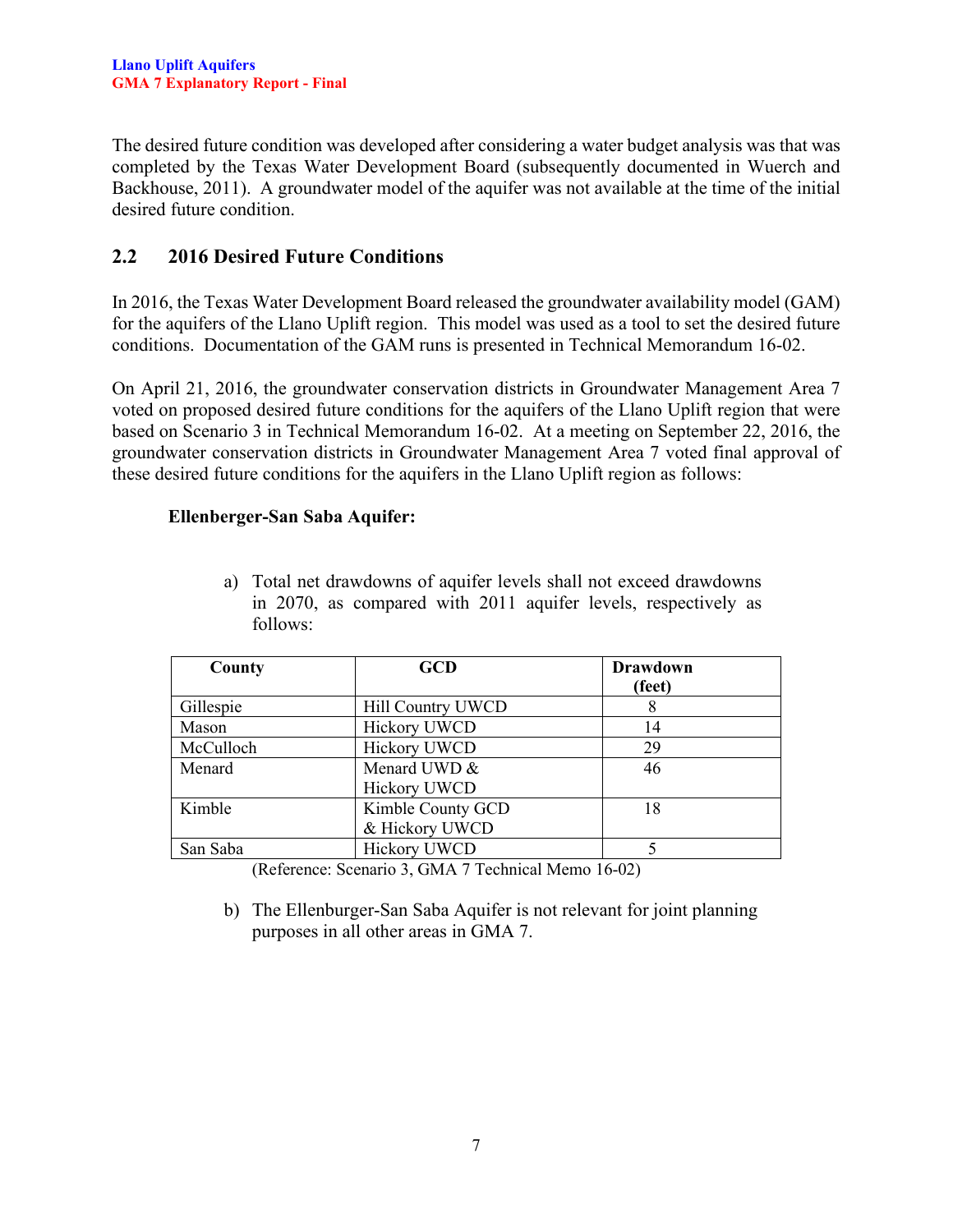#### **Hickory Aquifer:**

a) Total net drawdown of aquifer levels shall not exceed drawdowns in 2070, as compared with 2011 aquifer levels, respectively as follows:

| County    | <b>GCD</b>                               | <b>Drawdown</b><br>(feet) |
|-----------|------------------------------------------|---------------------------|
| Concho    | <b>Hickory UWCD</b>                      | 53                        |
| Gillespie | Hill Country UWCD                        | 9                         |
| Kimble    | Kimble County GCD<br><b>Hickory UWCD</b> | 18                        |
| Llano     |                                          | 13                        |
| Mason     | Hickory UWCD                             | 17                        |
| McCulloch | <b>Hickory UWCD</b>                      | 29                        |
| Menard    | Menard UWD and<br><b>Hickory UWCD</b>    | 46                        |
| San Saba  | <b>Hickory UWCD</b>                      |                           |

(Reference: Scenario 3 GMA 7 Technical Memo 16-02, 4-14-2016)

b) The Hickory Aquifer is not relevant for joint planning purposes in all areas of GMA 7 outside the boundaries of the Hickory UWCD No.1, Hill Country UWCD, Kimble County GCD, Menard UWD and Llano County.

#### **Marble Falls Aquifer:**

After reviewing the results of the model simulations in Technical Memo 16-02, the groundwater conservation districts in Groundwater Management Area 7 classified the Marble Falls Aquifer as not relevant for purposes of joint planning.

#### <span id="page-8-0"></span>**2.3 Third Round Desired Future Conditions**

After review and discussion, the groundwater conservation districts in Groundwater Management Area 7 found that the desired future conditions approved in 2016 would remain unchanged.

The resolution that documents the adoption of the desired future condition for the Capitan Reef Complex Aquifer is presented in Appendix A and was adopted on August 19, 2021 by a 14-0 vote at a properly noticed meeting of Groundwater Management Area 7.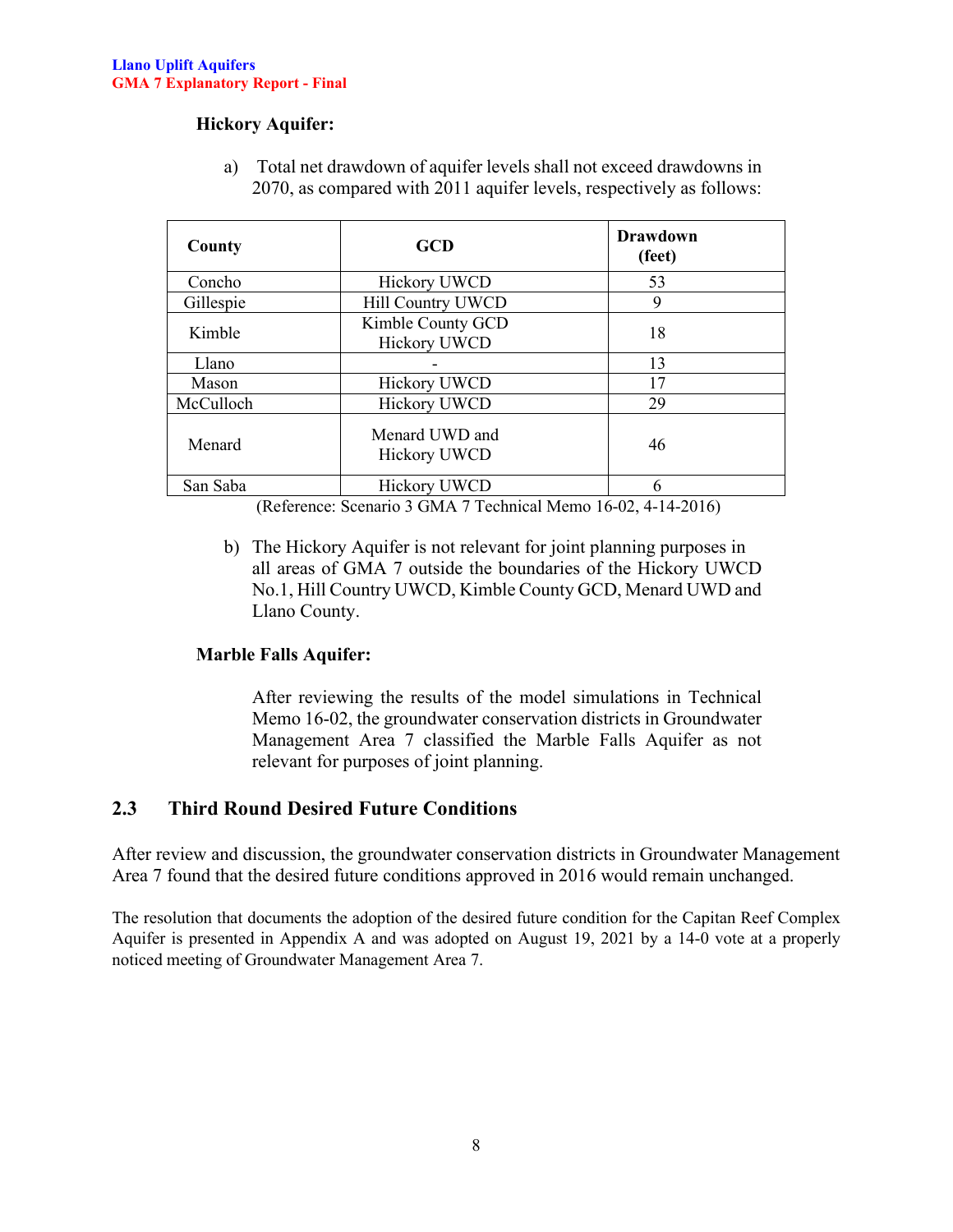# <span id="page-9-0"></span>**3.0 Policy Justification**

As developed more fully in this report, the proposed desired future condition was adopted after considering:

- Aquifer uses and conditions within Groundwater Management Area 7
- Water supply needs and water management strategies included in the 2012 State Water Plan
- Hydrologic conditions within Groundwater Management Area 7 including total estimated recoverable storage, average annual recharge, inflows, and discharge
- Other environmental impacts, including spring flow and other interactions between groundwater and surface water
- The impact on subsidence
- Socioeconomic impacts reasonably expected to occur
- The impact on the interests and rights in private property, including ownership and the rights of landowners and their lessees and assigns in Groundwater Management Area 7 in groundwater as recognized under Texas Water Code Section 36.002
- The feasibility of achieving the desired future condition
- Other information

In addition, the proposed desired future condition provides a balance between the highest practicable level of groundwater production and the conservation, preservation, protection, recharging, and prevention of waste of groundwater in Groundwater Management Area 7.

There is no set formula or equation for calculating groundwater availability. This is because an estimate of groundwater availability requires the blending of policy and science. Given that the tools for scientific analysis (groundwater models) contain limitations and uncertainty, policy provides the guidance and defines the bounds that science can use to calculate groundwater availability.

As developed more fully below, many of these factors could only be considered on a qualitative level since the available tools to evaluate these impacts have limitations and uncertainty.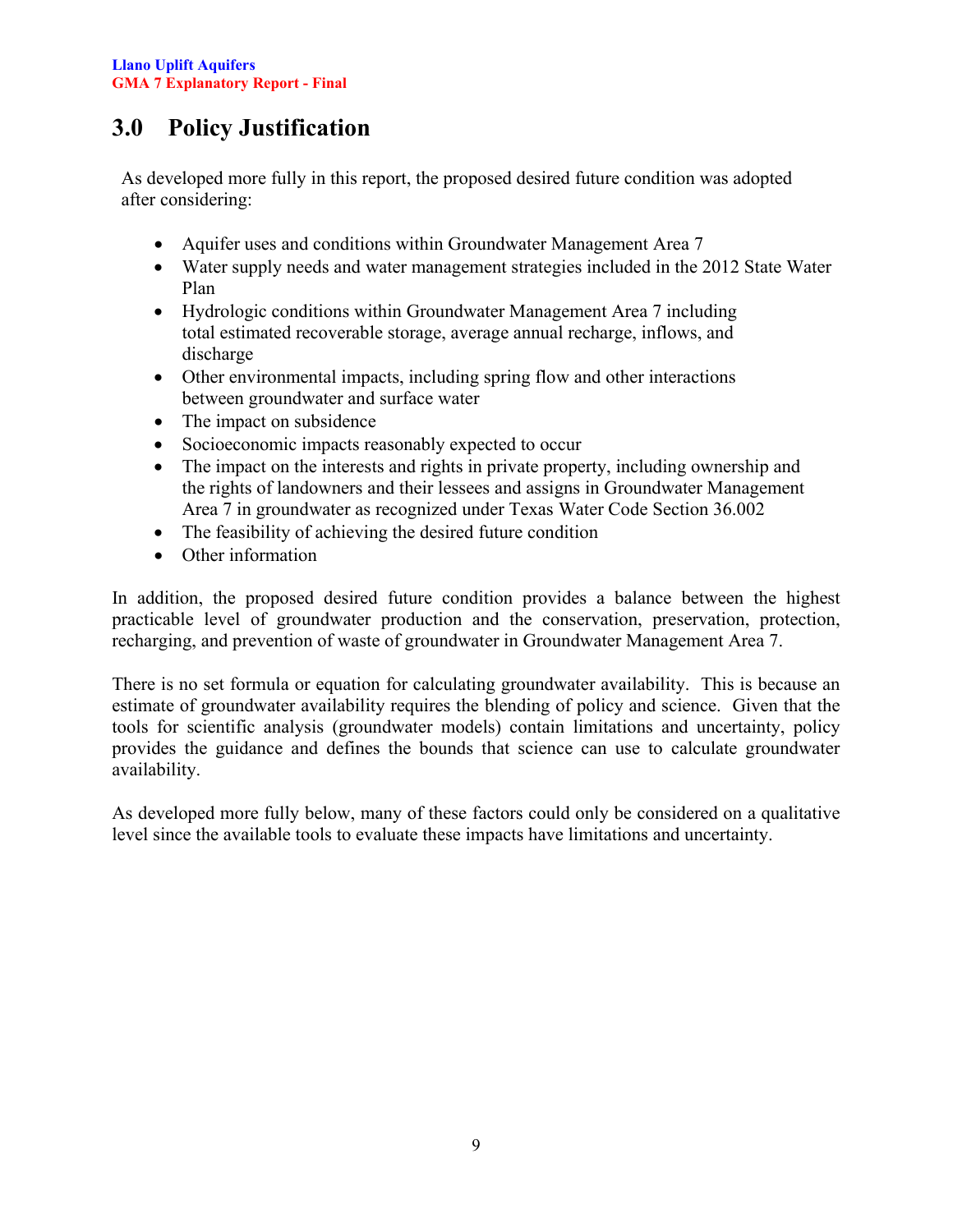## <span id="page-10-0"></span>**4.0 Technical Justification**

The process of using the groundwater model in developing desired future conditions revolves around the concept of incorporating many of the elements of the nine factors (e.g. current uses and water management strategies in the regional plan). For the Llano Uplift region and its associated aquifers (Ellenburger-San Saba, Hickory, and Marble Falls), five scenarios were completed, and the results discussed prior to adopting a desired future condition.

Some critics of the process asserted that the districts were "reverse-engineering" the desired future conditions by specifying pumping (e.g., the modeled available groundwater) and then adopting the resulting drawdown as the desired future condition. However, it must be remembered that among the input parameters for a predictive groundwater model run is pumping, and among the outputs of a predictive groundwater model run is drawdown. Thus, an iterative approach of running several predictive scenarios with models and then evaluating the results is a necessary (and timeconsuming) step in the process of developing desired future conditions.

One part of the reverse-engineering critique of the process has been that "science" should be used in the development of desired future conditions. The critique plays on the unfortunate name of the groundwater models in Texas (Groundwater Availability Models) which could suggest that the models yield an availability number. This is simply a mischaracterization of how the models work (i.e. what is a model input and what is a model output).

The critique also relies on a fairly narrow definition of the term *science* and fails to recognize that the adoption of a desired future condition is primarily a policy decision. The call to use science in the development of desired future conditions seems to equate the term *science* with the terms *facts* and *truth*. Although the Latin origin of the word means knowledge, the term *science* also refers to the application of the scientific method. The scientific method is discussed in many textbooks and can be viewed as a means to quantify cause-and-effect relationships and to make useful predictions.

In the case of groundwater management, the scientific method can be used to understand the relationship between groundwater pumping and drawdown, or groundwater pumping and spring flow. A groundwater model is a tool that can be used to run "experiments" to better understand the cause-and-effect relationships within a groundwater system as they relate to groundwater management.

Much of the consideration of the nine statutory factors involves understanding the effects or the impacts of a desired future condition (e.g. groundwater-surface water interaction and property rights). The use of the models in this manner in evaluating the impacts of alternative futures is an effective means of developing information for the groundwater conservation districts as they develop desired future conditions.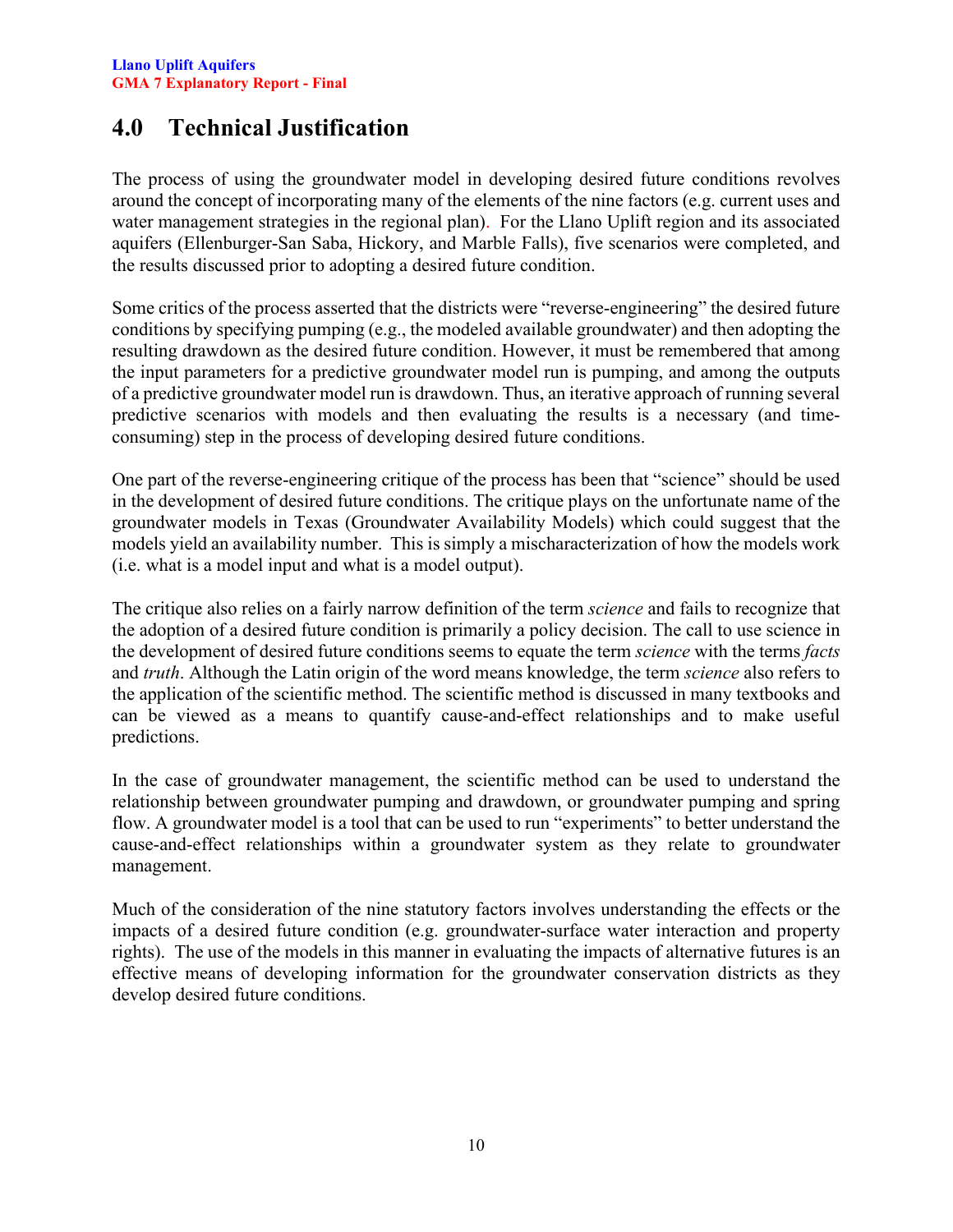# <span id="page-11-0"></span>**5.0 Factor Consideration**

Senate Bill 660, adopted by the legislature in 2011, changed the process by which groundwater conservation districts within a groundwater management area develop and adopt desired future conditions. The new process includes nine steps as presented below:

- The groundwater conservation districts within a groundwater management area consider nine factors outlined in the statute.
- The groundwater conservation districts adopt a "proposed" desired future condition
- The "proposed" desired future condition is sent to each groundwater conservation district for a 90-day comment period, which includes a public hearing by each district
- After the comment period, each district compiles a summary report that summarizes the relevant comments and includes suggested revisions. This summary report is then submitted to the groundwater management area.
- The groundwater management area then meets to vote on a desired future condition.
- The groundwater management area prepares an "explanatory report".
- The desired future condition resolution and the explanatory report are then submitted to the Texas Water Development Board and the groundwater conservation districts within the groundwater management area.
- Districts then adopt desired future conditions that apply to that district.

The nine factors that must be considered before adopting a proposed desired future condition are:

- 1. Aquifer uses or conditions within the management area, including conditions that differ substantially from one geographic area to another.
- 2. The water supply needs and water management strategies included in the state water plan.
- 3. Hydrological conditions, including for each aquifer in the management area the total estimated recoverable storage as provided by the executive administrator (of the Texas Water Development Board), and the average annual recharge, inflows and discharge.
- 4. Other environmental impacts, including impacts on spring flow and other interactions between groundwater and surface water.
- 5. The impact on subsidence.
- 6. Socioeconomic impacts reasonably expected to occur.
- 7. The impact on the interests and rights in private property, including ownership and the rights of management area landowners and their lessees and assigns in groundwater as recognized under Section 36.002 (of the Texas Water Code).
- 8. The feasibility of achieving the desired future condition.
- 9. Any other information relevant to the specific desired future condition.

In addition to these nine factors, statute requires that the desired future condition provide a balance between the highest practicable level of groundwater production and the conservation, preservation, protection, recharging, and prevention of waste of groundwater and control of subsidence in the management area.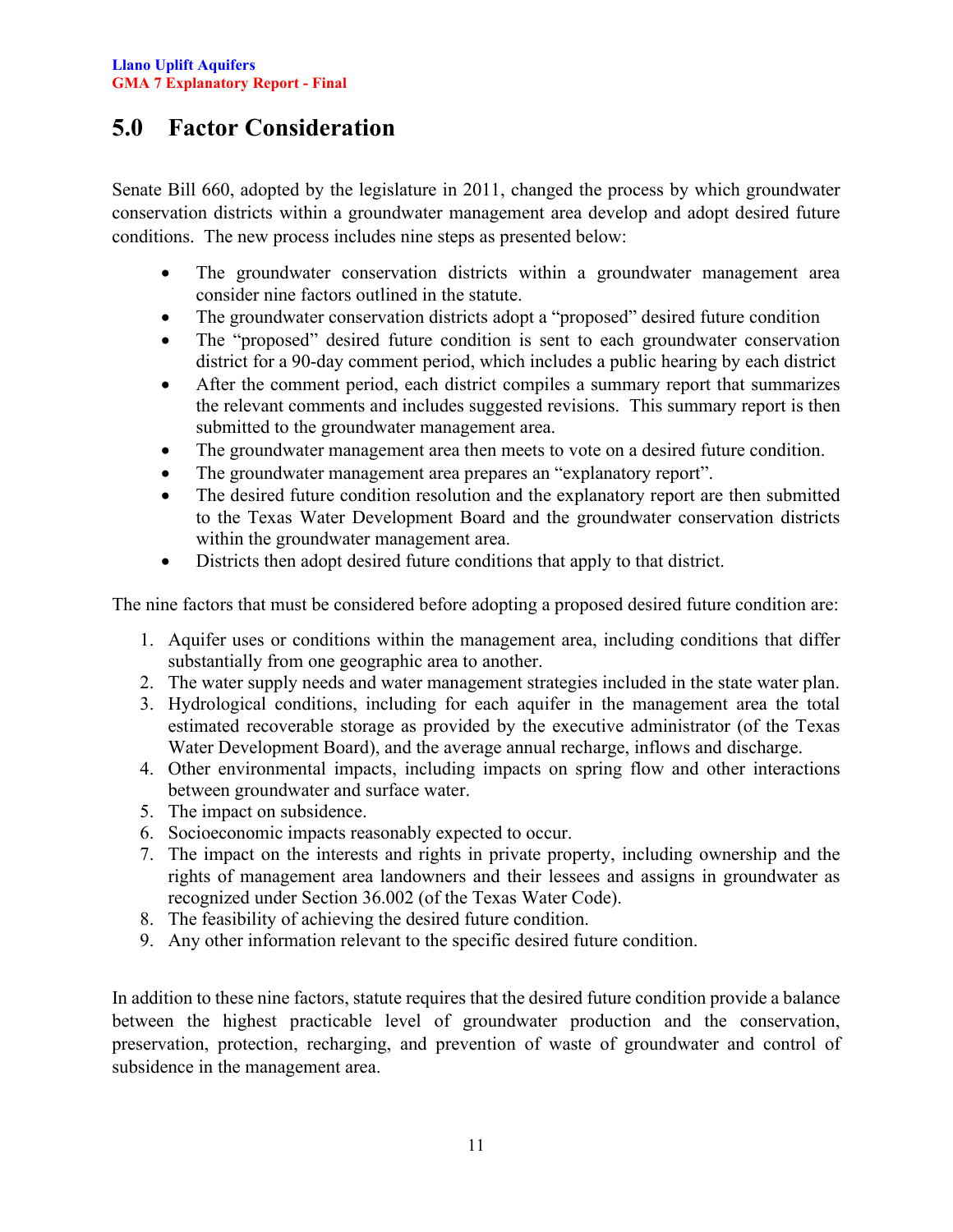### <span id="page-12-0"></span>**5.1 Groundwater Demands and Uses**

County-level groundwater demands and uses from 2000 to 2012 for the aquifers in the Llano Uplift region are presented in Appendix B. Data were obtained from the Texas Water Development Board historic pumping database:

<http://www.twdb.state.tx.us/waterplanning/waterusesurvey/historical-pumpage.asp>

These data, and a comparison to current modeled available groundwater numbers were discussed at the GMA 7 meeting of December 18, 2014 in San Angelo, Texas, and reviewed again at the GMA 7 meeting of January 19, 2020.

### <span id="page-12-1"></span>**5.2 Groundwater Supply Needs and Strategies**

The 2016 Region F Plan lists county-by-county shortages and strategies. Shortages are identified when current supplies (e.g. existing wells) cannot meet future demands. Strategies are then recommended (e.g. new wells) to meet the future demands. Of note is the strategy associated with the new Hickory Aquifer wells for the City of San Angelo. As documented in Technical Memorandum 16-02, pumping from these wells was specifically included in the simulations.

### <span id="page-12-2"></span>**5.3 Hydrologic Conditions, including Total Estimated Recoverable Storage**

The groundwater budget for the Ellenburger-San Saba Aquifer for the calibration period of the model (1981 to 2010) is presented alongside the groundwater budget for Scenario 3 from 2011 to 2070 in Table 1.

The groundwater budget for the Hickory Aquifer for the calibration period of the model (1981 to 2010) is presented alongside the groundwater budget for Scenario 3 from 2011 to 2070 in Table 2.

The total estimated recoverable storage estimates from the TWDB (Jones and others, 2013) are summarized as follows:

- Table 3: Ellenburger-San Saba Aquifer
- Table 4: Hickory Aquifer
- Table 5: Marble Falls Aquifer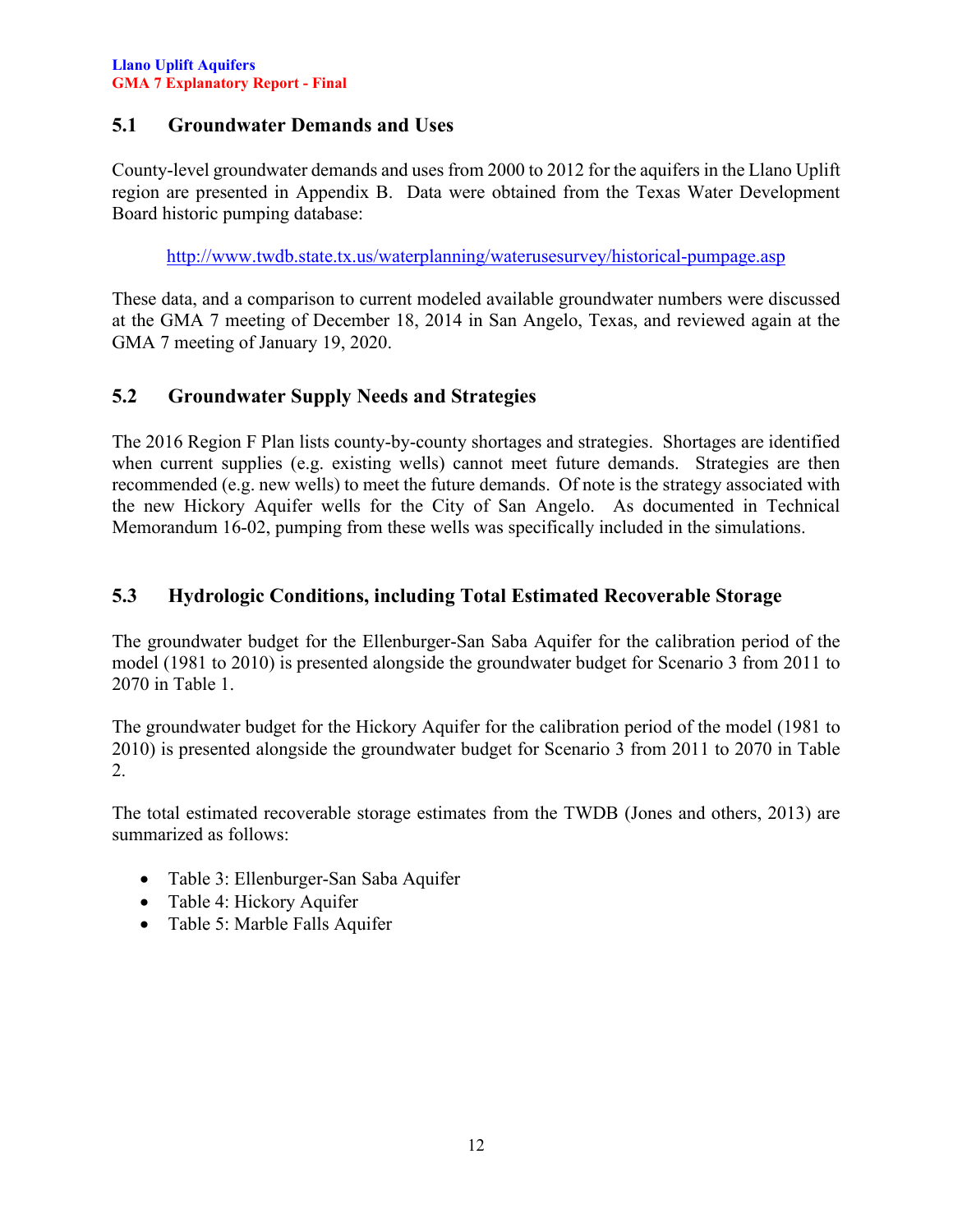<span id="page-13-0"></span>

|                                       | 1980-2010 | 2011-2070 | <b>Difference</b> |
|---------------------------------------|-----------|-----------|-------------------|
| <b>Inflow</b>                         |           |           |                   |
| Recharge from Rainfall                | 80,410    | 81,865    | 1,455             |
| Inflow from Overlying Formations      | 40,448    | 43,944    | 3,496             |
| <b>Total Inflow</b>                   | 120,858   | 125,810   | 4,951             |
|                                       |           |           |                   |
| Outflow                               |           |           |                   |
| Pumping                               | 16,008    | 19,021    | 3,013             |
| Spring Discharge                      | 11        | 9         | $-2$              |
| Discharge to Surface Water            | 35,714    | 24,803    | $-10,911$         |
| Outflow to Underlying Formations      | 57,987    | 68,828    | 10,842            |
| Outflow to GMA 8                      | 9,269     | 9,791     | 522               |
| Outflow to GMA 9                      | 3,879     | 3,552     | $-327$            |
|                                       | 122,867   | 126,004   | 3,137             |
| <b>Inflow-Outflow</b>                 | $-2,008$  | -194      | 1,814             |
| <b>Model Estimated Storage Change</b> | $-2,008$  | $-183$    | 1,825             |
| <b>Model Error</b>                    | 0         | $-11$     | -11               |

### **Table 1. Groundwater Budget for Ellenburger-San Saba Aquifer**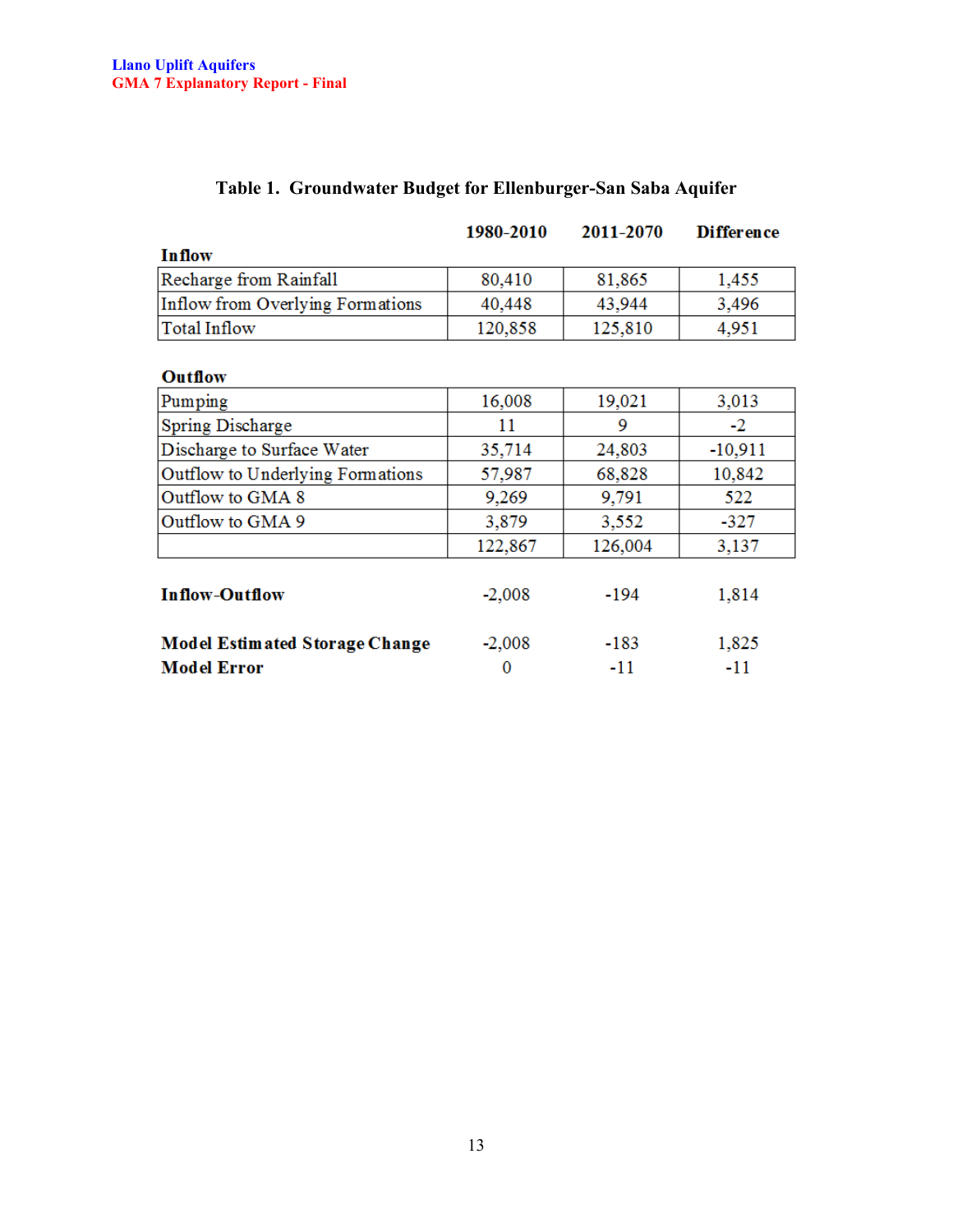| Table 2. Groundwater Budget of Hickory Uplift Aquifers in GMA 7 |
|-----------------------------------------------------------------|
| All Values in AF/yr except as noted                             |

<span id="page-14-0"></span>

|                                         |        | 1981 to 2010 2010 to 2070 | <b>Difference</b> |
|-----------------------------------------|--------|---------------------------|-------------------|
| <b>Inflow</b>                           |        |                           |                   |
| Recharge from Rainfall                  | 15,397 | 14,415                    | -982              |
| Inflow from Overlying Formations        | 55,683 | 65,905                    | 10,222            |
| <b>Total</b>                            | 71,081 | 80,321                    | 9,240             |
|                                         |        |                           |                   |
| <b>Outflow</b>                          |        |                           |                   |
| Pumping                                 | 29,222 | 37,783                    | 8,561             |
| Springs and Discharge to Surface Water  | 20,802 | 20,118                    | $-684$            |
| Outflow to Underlying Formations        | 13,083 | 13,337                    | 254               |
| Outflow to GMA 8                        | 1,737  | 1,727                     | $-10$             |
| Outflow to GMA 9                        | 7,170  | 6,748                     | $-422$            |
| <b>Total</b>                            | 72,015 | 79,714                    | 7,698             |
| <b>Inflow - Outflow</b>                 | $-935$ | 607                       | 1,542             |
| <b>Model Estimate of Storage Change</b> | -935   | 607                       | 1,542             |
| <b>Model Error</b>                      | 0      | 0                         | $\bf{0}$          |

### <span id="page-14-1"></span>**Table 3. Total Estimated Recoverable Storage – Ellenburger-San Saba Aquifer**

| County       | <b>Total Storage</b><br>(acre-feet) | 25 percent of<br><b>Total Storage</b><br>(acre-feet) | 75 percent of Total<br>Storage<br>(acre-feet) |
|--------------|-------------------------------------|------------------------------------------------------|-----------------------------------------------|
| Coleman      | 1,400,000                           | 350,000                                              | 1,050,000                                     |
| Concho       | 62,000                              | 15,500                                               | 46,500                                        |
| Gillespie    | 6,500,000                           | 1,625,000                                            | 4,875,000                                     |
| Kimble       | 6,000,000                           | 1,500,000                                            | 4,500,000                                     |
| Llano        | 350,000                             | 87,500                                               | 262,500                                       |
| Mason        | 1,900,000                           | 475,000                                              | 1,425,000                                     |
| McCulloch    | 16,000,000                          | 4,000,000                                            | 12,000,000                                    |
| Menard       | 1,600,000                           | 400,000                                              | 1,200,000                                     |
| San Saba     | 20,000,000                          | 5,000,000                                            | 15,000,000                                    |
| <b>Total</b> | 53,812,000                          | 13,453,000                                           | 40,359,000                                    |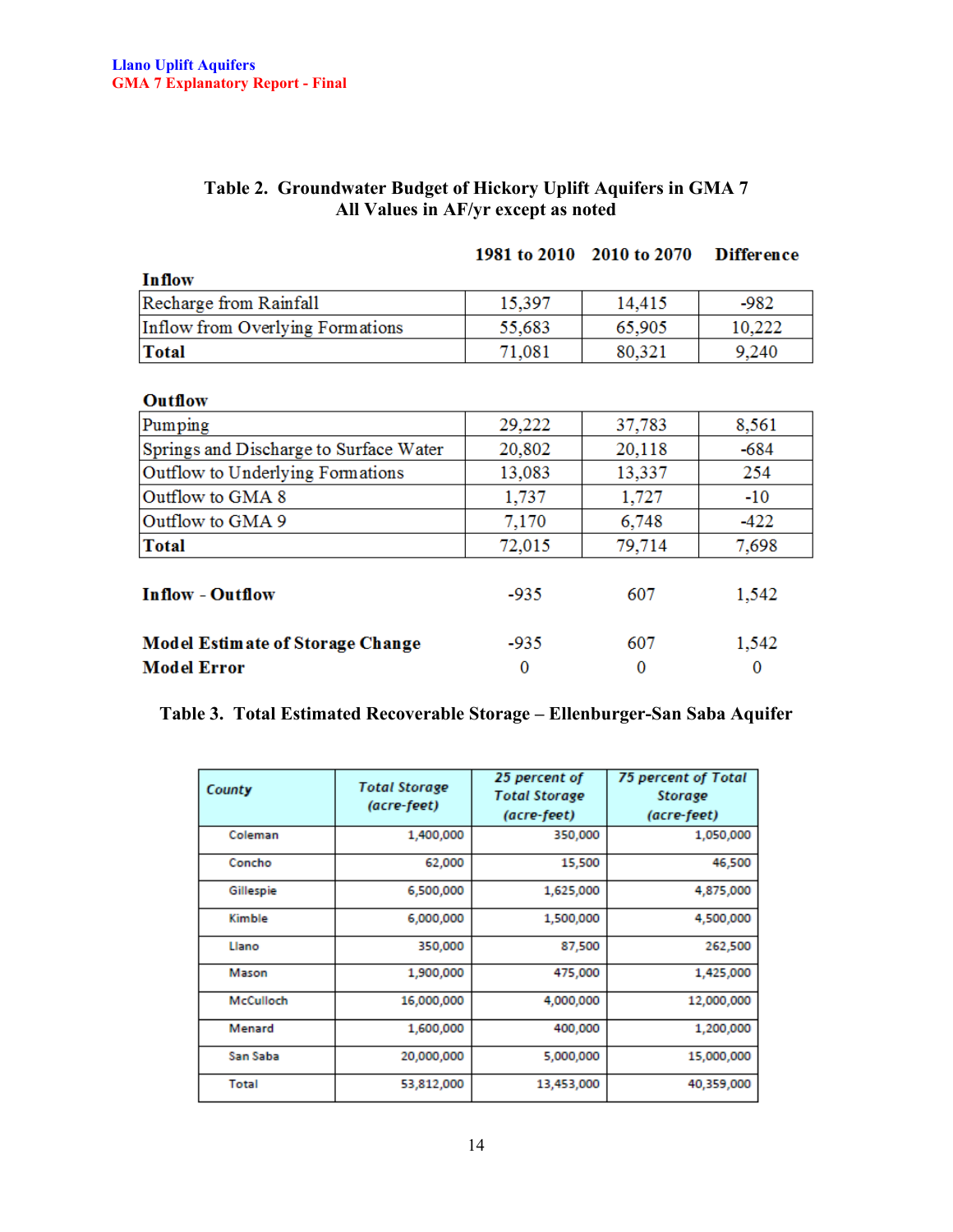<span id="page-15-1"></span>

| County       | <b>Total Storage</b><br>(acre-feet) | 25 percent of<br><b>Total Storage</b><br>(acre-feet) | 75 percent of Total<br>Storage<br>(acre-feet) |
|--------------|-------------------------------------|------------------------------------------------------|-----------------------------------------------|
| Coleman      | 1,500,000                           | 375,000                                              | 1,125,000                                     |
| Concho       | 2,800,000                           | 700,000                                              | 2,100,000                                     |
| Gillespie    | 7,200,000                           | 1,800,000                                            | 5,400,000                                     |
| Kimble       | 5,900,000                           | 1,475,000                                            | 4,425,000                                     |
| Llano        | 1,000,000                           | 250,000                                              | 750,000                                       |
| Mason        | 5,400,000                           | 1,350,000                                            | 4,050,000                                     |
| McCulloch    | 8,500,000                           | 2,125,000                                            | 6,375,000                                     |
| Menard       | 4,500,000                           | 1,125,000                                            | 3,375,000                                     |
| San Saba     | 7,500,000                           | 1,875,000                                            | 5,625,000                                     |
| <b>Total</b> | 44,300,000                          | 11,075,000                                           | 33,225,000                                    |

**Table 4. Total Estimated Recoverable Storage – Hickory Aquifer**

<span id="page-15-2"></span>**Table 5. Total Estimated Recoverable Storage – Marble Falls Aquifer**

| County           | <b>Total Storage</b><br>(acre-feet) | 25 percent of<br><b>Total Storage</b><br>(acre-feet) | 75 percent of Total<br><b>Storage</b><br>(acre-feet) |
|------------------|-------------------------------------|------------------------------------------------------|------------------------------------------------------|
| Kimble           | 2,400                               | 600                                                  | 1,800                                                |
| Llano            | 2,100                               | 525                                                  | 1,575                                                |
| Mason            | 5,300                               | 1,325                                                | 3,975                                                |
| <b>McCulloch</b> | 33,000                              | 8,250                                                | 24,750                                               |
| San Saba         | 144,000                             | 36,000                                               | 108,000                                              |
| <b>Total</b>     | 186,800                             | 46,693                                               | 140,078                                              |

### <span id="page-15-0"></span>**5.4 Other Environmental Impacts, including Impacts on Spring Flow and Surface Water**

Tables 1, 2, 3 above includes groundwater budget estimates of spring flow and surface water impacts for each aquifer.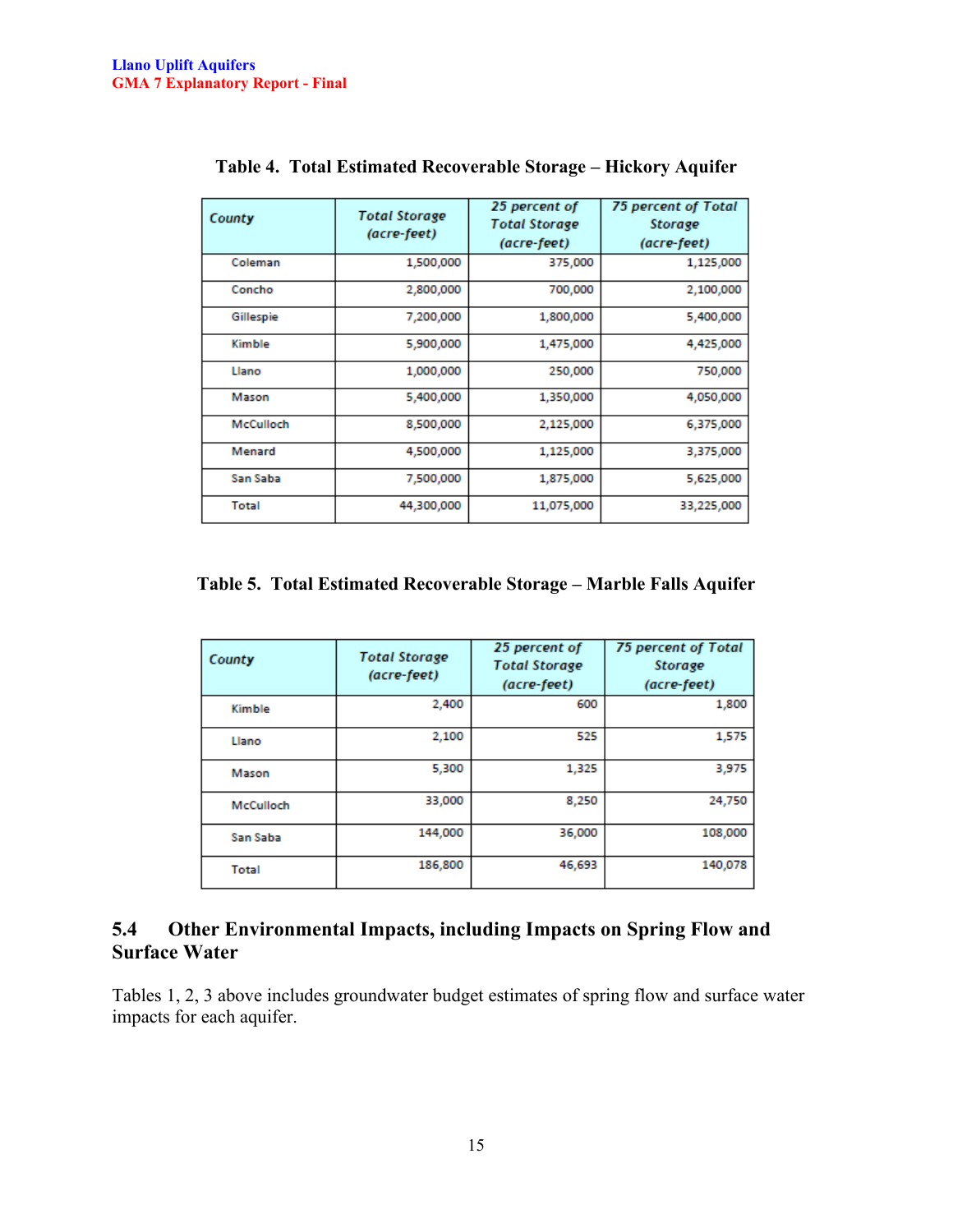#### <span id="page-16-0"></span>**5.5 Subsidence**

Subsidence is not an issue in any of the aquifers of the Llano Uplift region in GMA 7. Applying the maximum drawdown to the recently released subsidence tool on the Texas Water Development board website, the Total Weighted Risk for the Ellenburger-San Saba Aquifer is 2.66 and is 3.44 for the Hickory Aquifer. As noted in the tool, a risk score of 0 is low risk and a risk score of 10 is high risk. Predicted subsidence using the tool is 0.02 feet for the Hickory Aquifer and 0.00 feet for the Ellenburger-San Saba Aquifer from 2010 to 2070.

#### <span id="page-16-1"></span>**5.6 Socioeconomic Impacts**

The Texas Water Development Board prepared reports on the socioeconomic impacts of not meeting water needs for each of the Regional Planning Groups during development of the 2021 Regional Water Plans. Because the development of this desired future condition used the State Water Plan demands and water management strategies as an important foundation, it is reasonable to conclude that the socioeconomic impacts associated with this proposed desired future condition can be evaluated in the context of not meeting the listed water management strategies. Groundwater Management Area 3 is covered by Regional Planning Group F. The socioeconomic impact report for Regions F is included in Appendix C.

### <span id="page-16-2"></span>**5.7 Impact on Private Property Rights**

The impact on the interests and rights in private property, including ownership and the rights of landowners and their lessees and assigns in Groundwater Management Area 3 in groundwater is recognized under Texas Water Code Section 36.002.

The desired future conditions adopted by GMA 7 are consistent with protecting property rights of landowners who are currently pumping groundwater and landowners who have chosen to conserve groundwater by not pumping. All current and projected uses (as defined in the 2015 Region F plan) can be met based on the simulations. In addition, the pumping associated with achieving the desired future condition (the modeled available groundwater) will cause impacts to exiting well owners and to surface water. However, as required by Chapter 36 of the Water Code, GMA 7 considered these impacts and balanced them with the increasing demand of water in the GMA 7 area, and concluded that, on balance and with appropriate monitoring and project specific review during the permitting process, the desired future condition is consistent with protection of private property rights.

### <span id="page-16-3"></span>**5.8 Feasibility of Achieving the Desired Future Condition**

Groundwater levels are routinely monitored by the districts and by the TWDB in GMA 7. Evaluating the monitoring data is a routine task for the districts, and the comparison of these data with the model results that were used to develop the DFCs is covered in each district's management plan. These comparisons will be useful to guide the update of the DFCs that are required every five years.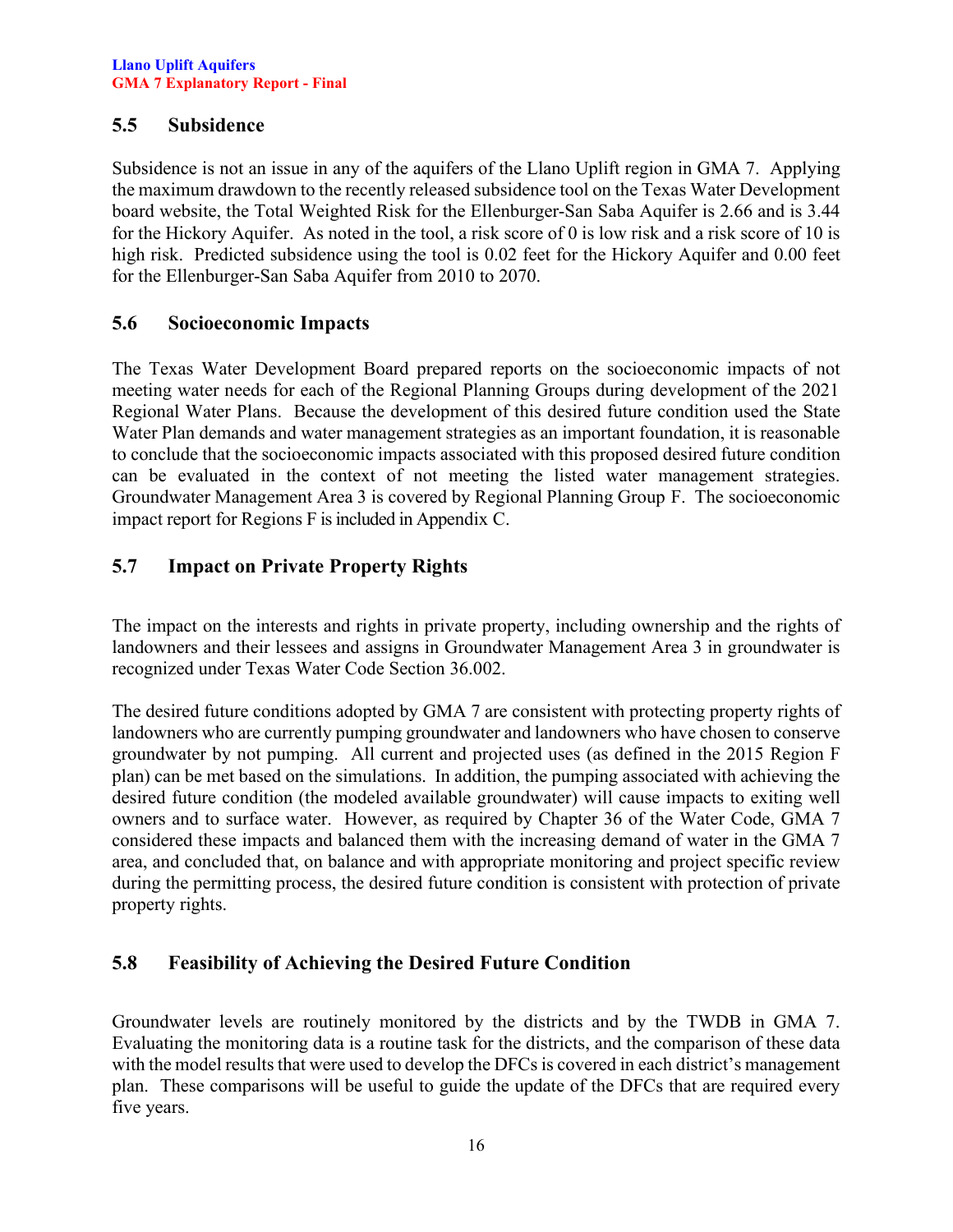### <span id="page-17-0"></span>**5.9 Other Information**

GMA 7 did not consider any other information in developing these DFCs.

### <span id="page-17-1"></span>**6.0 Discussion of Other Desired Future Conditions Considered**

There were 5 GAM scenarios completed that included a range of future pumping scenarios. Results of these scenarios were originally presented at the GMA 7 meeting of March 17, 2016. The model results were summarized in GMA 7 Technical Memorandum 16-02. In addition, the details of the analysis contained in Technical Memorandum 16-02 were presented at the Hickory UWCD No. 1 Board meeting on April 14, 2016.

After review and discussion, the groundwater conservation districts found that Scenario 3, which includes all San Angelo pumping in the Hickory Aquifer was a reasonable scenario as a basis for the desired future condition.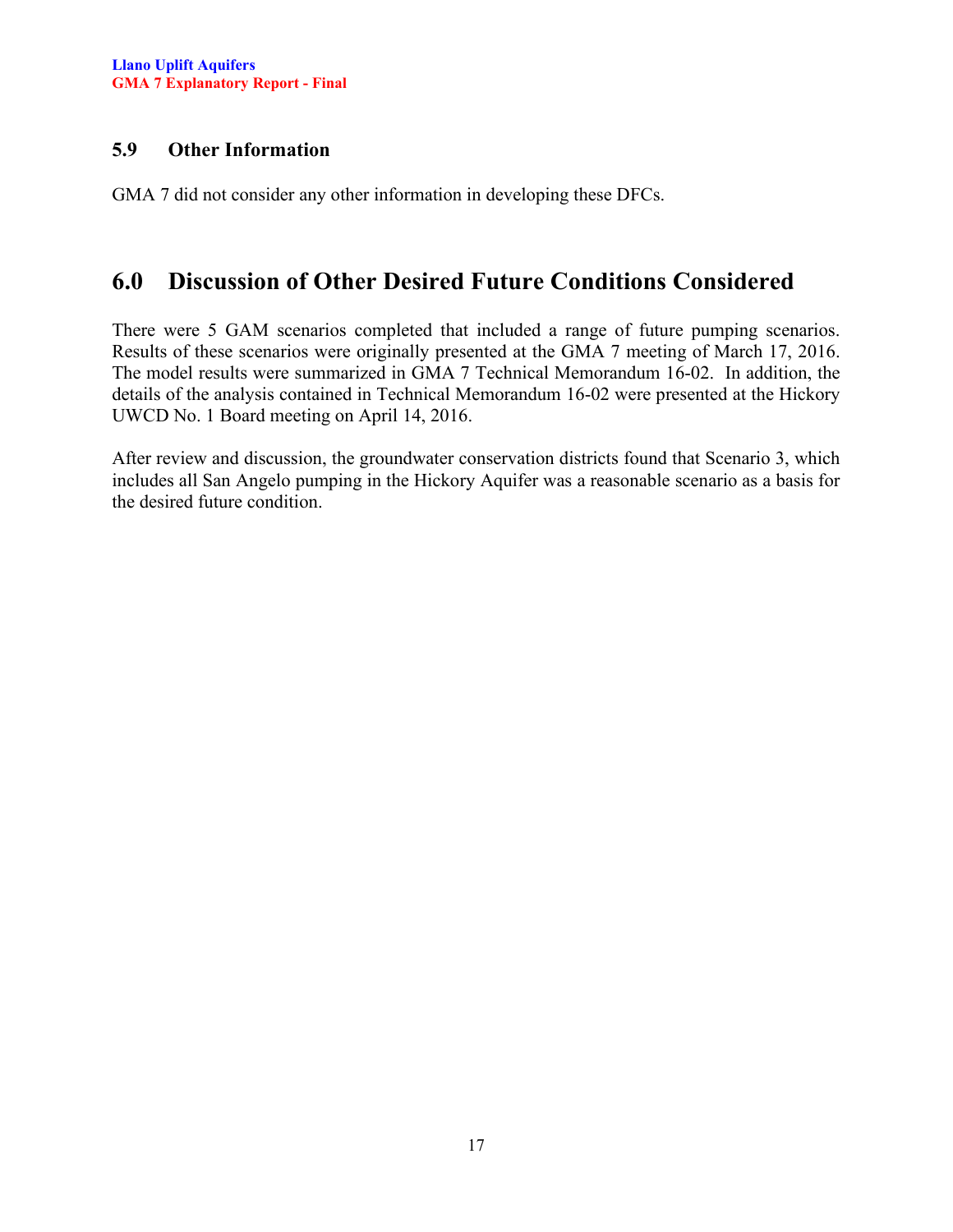# <span id="page-18-0"></span>**7.0 Discussion of Other Recommendations**

Public comments were invited, and each district held a public hearing on the proposed desired future condition for aquifers within their boundaries. The four GCDs in GMA 7 that had DFCs proposed in the Ellenburger-San Saba and Hickory aquifers held public hearings as follows:

| <b>Groundwater Conservation</b> | Date of Public Hearing | Number of Comments |
|---------------------------------|------------------------|--------------------|
| District                        |                        | Received           |
| Hickory UWCD No. 1              | 6/10/2021              | None               |
| Hill Country UWCD               | 6/8/2021               | None               |
| Kimble County GCD               | 3/22/2021              | None               |
| Menard County UWD               | 4/14/2021              | None               |